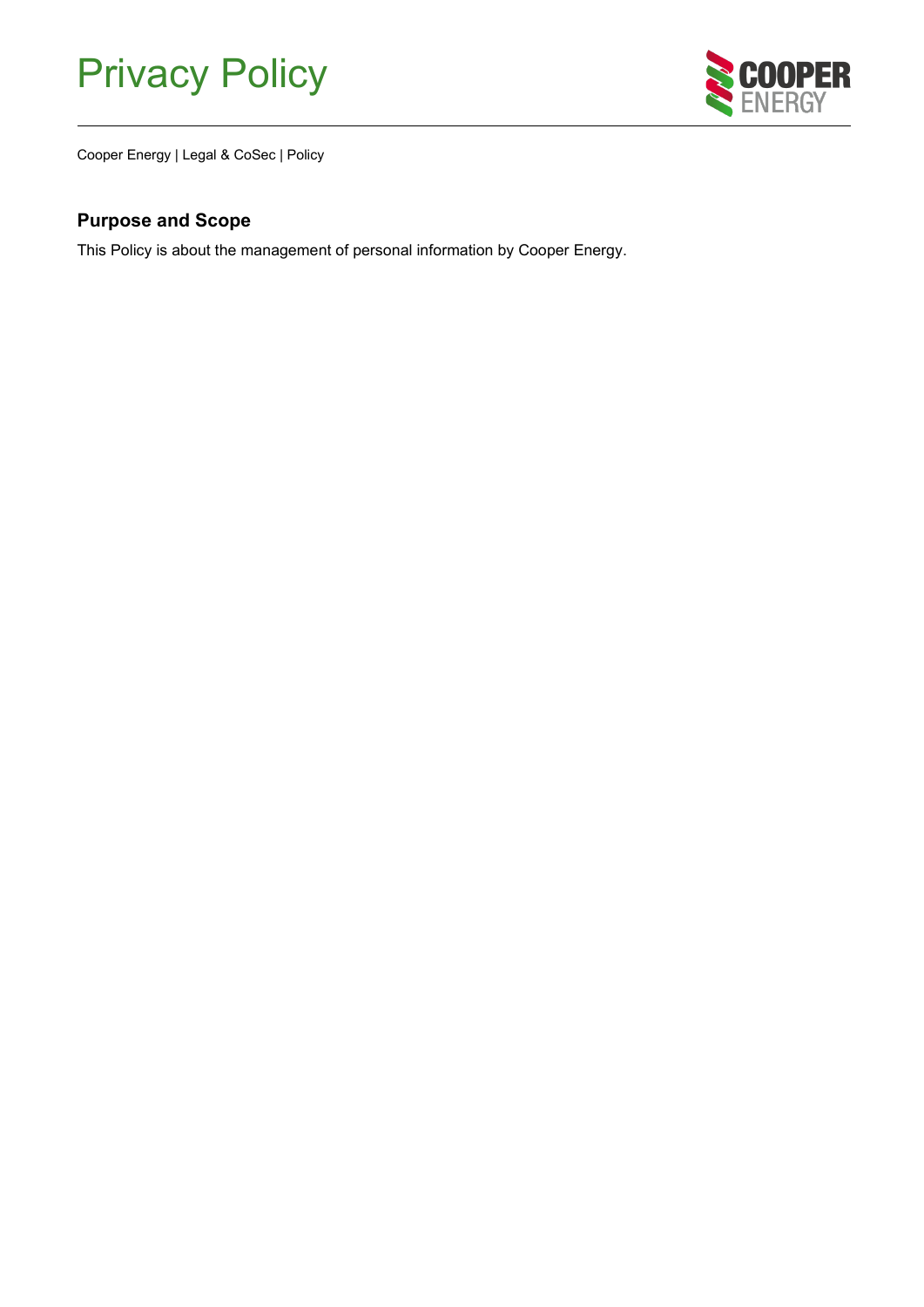### **Table of Contents**

| $\mathbf{1}$   |                                                                                                 |  |  |
|----------------|-------------------------------------------------------------------------------------------------|--|--|
| 1.1.           |                                                                                                 |  |  |
| 1.2.           |                                                                                                 |  |  |
| 2 <sub>1</sub> |                                                                                                 |  |  |
| 2.1.           |                                                                                                 |  |  |
| 2.2.           |                                                                                                 |  |  |
| 2.3.           | The Purposes for which Cooper Energy Collects, Holds, Uses and Discloses Personal Information 5 |  |  |
| 2.4.           |                                                                                                 |  |  |
| 2.5.           | How You Can Access and Correct Personal Information About You that is Held by Cooper Energy 6   |  |  |
| 2.6.           |                                                                                                 |  |  |
| 2.7.           |                                                                                                 |  |  |
|                |                                                                                                 |  |  |
|                |                                                                                                 |  |  |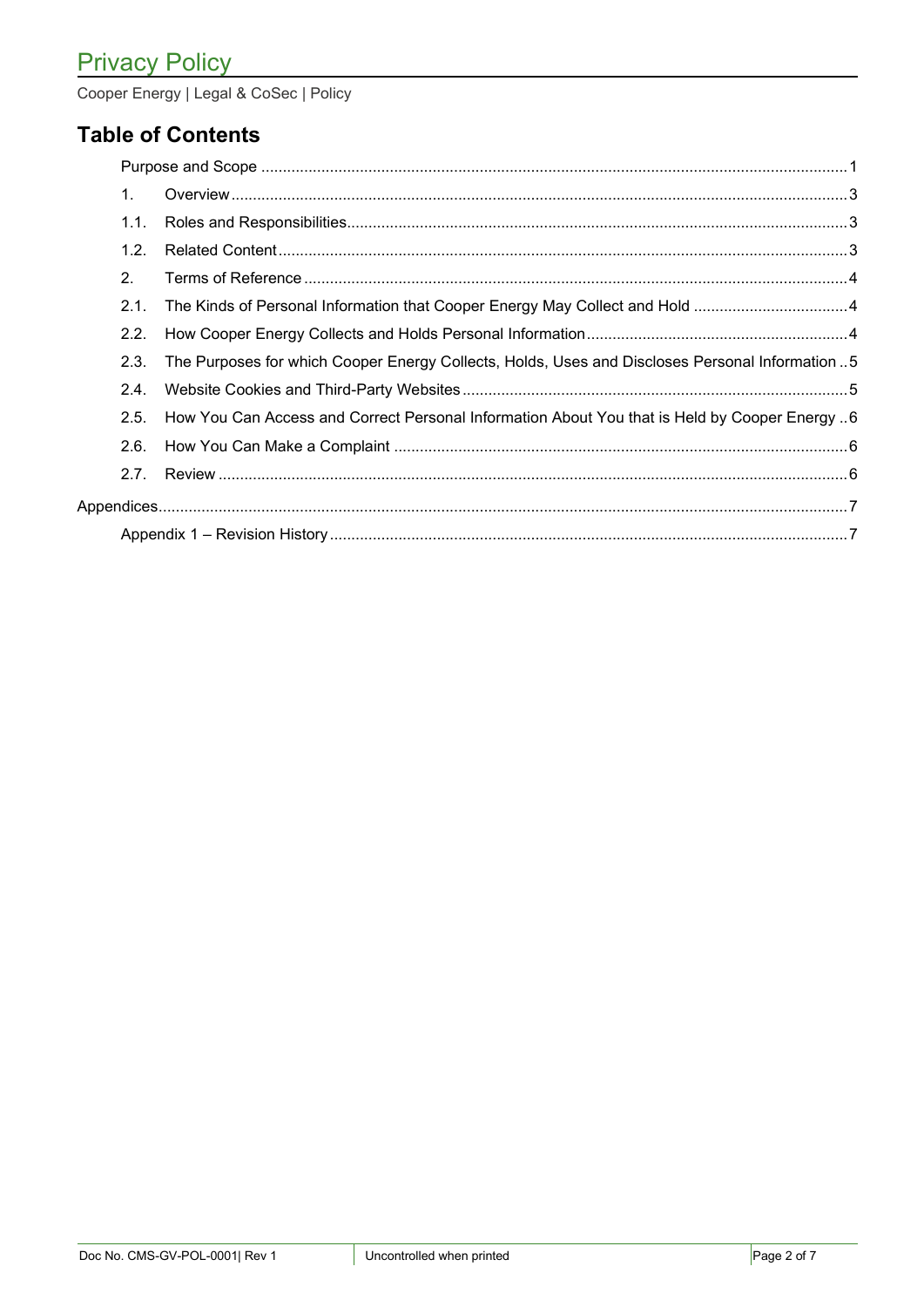### <span id="page-2-0"></span>**1. Overview**

This Protocol applies to Cooper Energy Limited and all of its subsidiaries (**Cooper Energy**).

Cooper Energy is bound by the Privacy Act 1998 (Commonwealth) and the Australian Privacy Principles that are contained in that Act, and is committed to protecting the privacy of personal information collected and held by it.

"Personal information" is information or an opinion about an identified individual or an individual who is reasonably identifiable, whether true or not and whether the information or opinion is recorded in a material form or not.

### <span id="page-2-1"></span>**1.1. Roles and Responsibilities**

| <b>Roles</b>                                             | <b>Accountability</b>                                                                                                                                                                                                                                         |
|----------------------------------------------------------|---------------------------------------------------------------------------------------------------------------------------------------------------------------------------------------------------------------------------------------------------------------|
| <b>General Counsel &amp; Company</b><br><b>Secretary</b> | <b>Document Owner</b> – accountable for defining the requirements of the business process<br>described by this procedure, ensuring appropriate performance metrics are defined and<br>reviewed, tracking lessons learned, and driving continuous improvement. |
| <b>Managing Director</b>                                 | Accountable for ensuring this procedure is implemented.                                                                                                                                                                                                       |

### <span id="page-2-2"></span>**1.2. Related Content**

- Privacy Act 1998 (Commonwealth)
- Australian Privacy Principles that are contained in the Privacy Act 1998 (Commonwealth)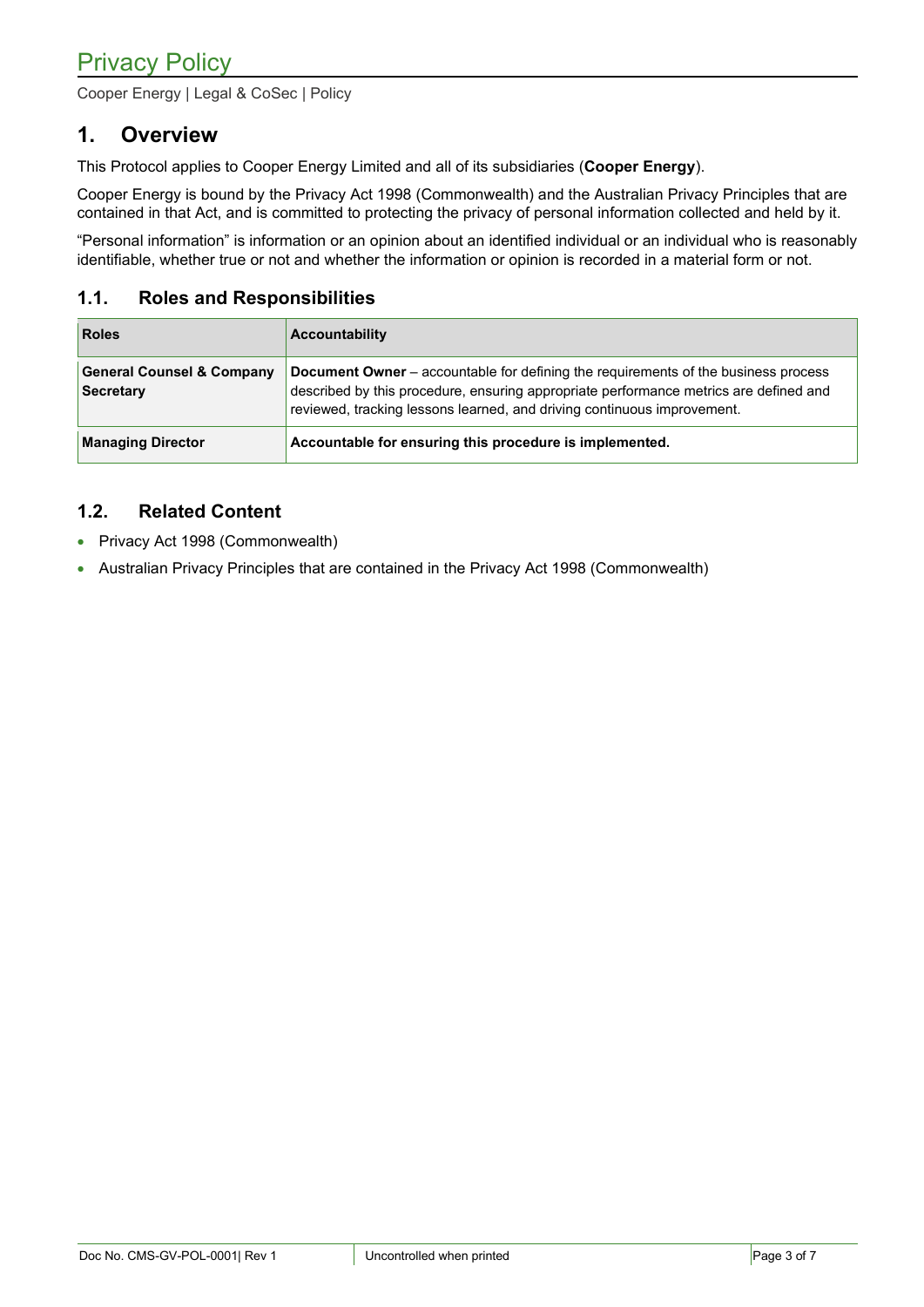### <span id="page-3-0"></span>**2. Terms of Reference**

### <span id="page-3-1"></span>**2.1. The Kinds of Personal Information that Cooper Energy May Collect and Hold**

Cooper Energy will only collect and hold personal information which is reasonably necessary for one or more of Cooper Energy's functions or activities, or to comply with law. For example:

- collecting personal information from shareholders for the purposes of enabling proper records to be kept and for reporting purposes;
- collecting personal information from individuals who enter into service agreements, joint venture agreements or other transactions with Cooper Energy for the purpose of administering those agreements or transactions or for reporting purposes;
- collecting personal information from Cooper Energy employees for the purposes of enabling proper employment records to be kept or from prospective employees or contractors for the purposes of conducting employment reference or criminal history checks and educational and verification of professional qualifications;
- collecting personal information from Cooper Energy employees and contractors, and visitors to our sites, to assist us in protecting the health and safety of employees, contractors and visitors to our sites; and
- collecting personal information you voluntarily provide to Cooper Energy through the "Contact Us" webpage on the Cooper Energy website for the purpose of responding to your query.

The specific kinds of personal information collected and held will depend on the circumstances. In some circumstances Cooper Energy will collect sensitive information which includes health information. Examples of the kinds of personal information Cooper Energy may collect and hold include:

- name;
- address;
- phone number;
- fax number;
- email address:
- health information; and
- bank account information.

### <span id="page-3-2"></span>**2.2. How Cooper Energy Collects and Holds Personal Information**

Cooper Energy may collect personal information in a variety of ways, including when you interact with Cooper Energy in person or electronically, for example when you access the Cooper Energy website.

Cooper Energy will collect personal information about you only from you unless it is unreasonable or impractical to do so.

Circumstances in which Cooper Energy may collect personal information about you from someone else include:

- collecting personal information from a contracting company or via third party service providers (for example, Cooper Energy's share registry service provider or recruitment service providers providing services to Cooper Energy); or
- receiving third party personal information from Cooper Energy's employees and contractors, such as emergency contacts (e.g., next of kin).

If Cooper Energy collects personal information about you from someone else, Cooper Energy will take reasonable steps to ensure that you are aware that Cooper Energy has collected the information.

At or before, or if that is not practicable, as soon as practicable after, the time that the personal information about you is collected, Cooper Energy will take reasonable steps to ensure that you are aware of the matters required by the Australian Privacy Principles, including:

- why the personal information is being collected;
- who else the personal information might be given to;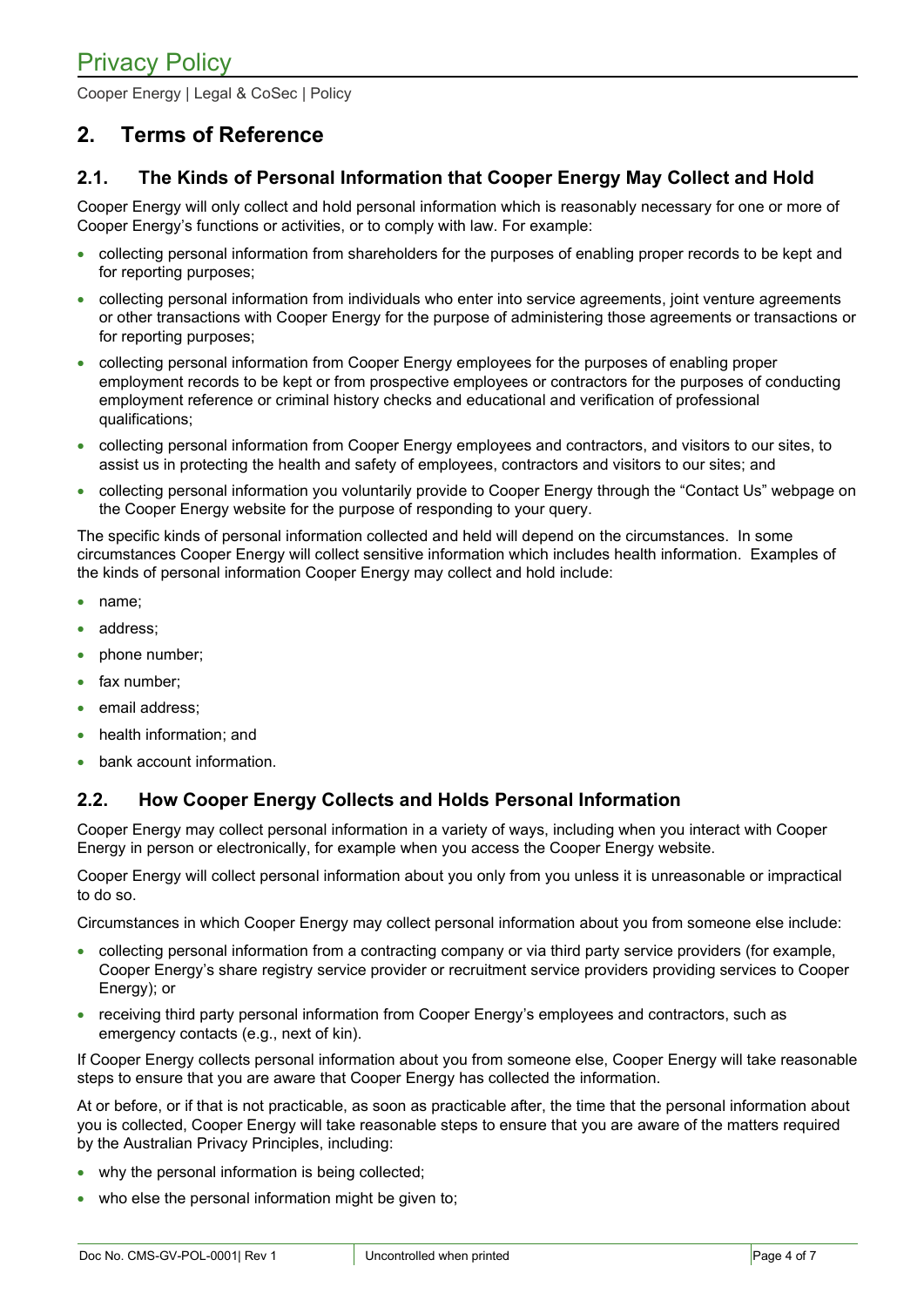## Privacy Policy

Cooper Energy | Legal & CoSec | Policy

- that this Protocol contains information about how you are able to gain access to and correction of the information collected; and
- how to contact Cooper Energy, including how to make a complaint.

Personal information may be held by Cooper Energy in hard copy or electronically or both. Cooper Energy implements physical and electronic measures to protect personal information. Cooper Energy will take reasonable steps to ensure that the personal information that it holds is protected from misuse, interference, and loss and from unauthorised access, modification, use and disclosure (a **data breach**). Despite these steps and measures, a data breach may occur. Cooper Energy has procedures in place which are implemented by Cooper Energy personnel if they become aware of an actual or suspected data breach.

#### <span id="page-4-0"></span>**2.3. The Purposes for which Cooper Energy Collects, Holds, Uses and Discloses Personal Information**

Cooper Energy will only use or disclose personal information which has been collected and is held by it for:

- the purpose for which it was collected;
- any related purpose for which it would reasonably be expected to be used or disclosed;
- a purpose required or permitted by law; or
- a purpose for which the individual has provided consent.

Examples of instances where Cooper Energy may disclose personal information to third parties include disclosure to providers of services to Cooper Energy, government agencies, regulatory authorities, related bodies corporate of Cooper Energy, joint venture parties, anyone to whom Cooper Energy's assets or business (or any part of it) is transferred, agents and professional advisers of Cooper Energy or where you have consented to the disclosure.

Cooper Energy requires its service providers to keep personal information confidential and not use it for any purpose other than performing those services.

Under privacy law, there are certain circumstances in which Cooper Energy will be exempt from complying with the requirements of the Privacy Act when handling personal information (for example, when Cooper Energy handles current and past employee records for something that is directly related to the employment relationship).

Cooper Energy is unlikely to disclose personal information to overseas recipients. However, as Cooper Energy has subsidiaries in other countries, it is possible that Cooper Energy may disclose information to recipients that are located outside Australia.

Cooper Energy will take reasonable steps to ensure that the personal information that is collected, used, or disclosed by it is accurate, up to date, complete and relevant.

Cooper Energy will also take reasonable steps to ensure that personal information it holds that is no longer necessary for the disclosed purpose is destroyed or permanently de-identified, subject to any legal obligation to keep the personal information for any required period of time.

#### <span id="page-4-1"></span>**2.4. Website Cookies and Third-Party Websites**

Cooper Energy's website may use cookies for site administration purposes. For example, cookies may be used to collect information about your visit to the website, such as your Internet protocol (IP) address, how you arrived at the website (for example, through a search engine or a link from another website) and how you navigate within the website. No personal information is obtained.

This information is collected in order to compile statistics about the patterns of usage of visitors to the website which can be used by Cooper Energy to provide improved service and content based on user site traffic patterns.

If for any reason you do not wish to take advantage of cookies, you may block or disable the cookies (if you do so, you may not be able to use certain features and functions of Cooper Energy's website).

Websites that may be accessible via hyperlinks from the Cooper Energy website are owned and operated by third parties and are not subject to this Protocol. Cooper Energy has no control over the content of those websites. You should review the privacy policy of each individual website you access before you use these websites.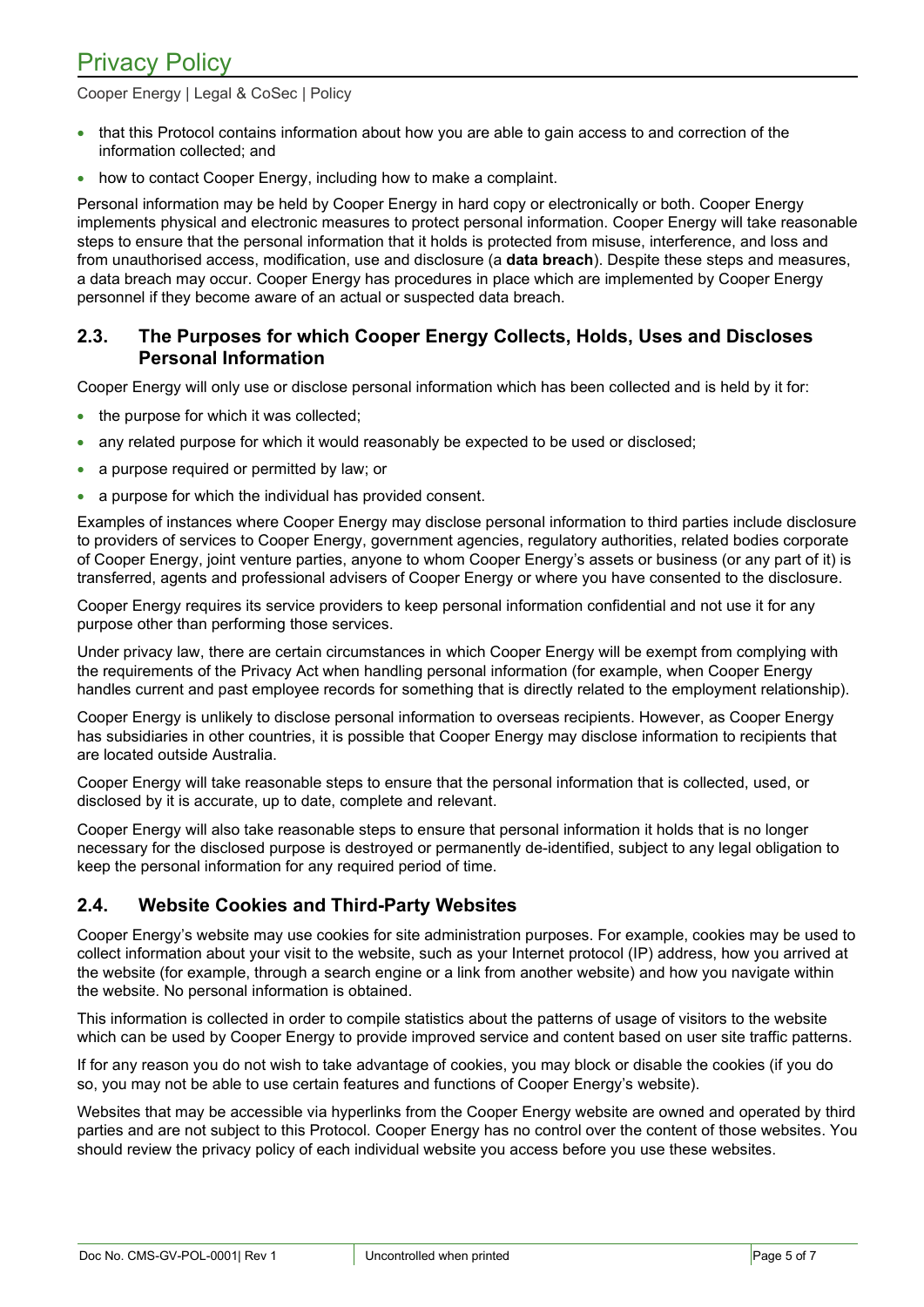### <span id="page-5-0"></span>**2.5. How You Can Access and Correct Personal Information About You that is Held by Cooper Energy**

At your request, Cooper Energy will, in most circumstances, provide you with access to any personal information that is being held by Cooper Energy about you, although there are certain circumstances where Cooper Energy will not provide such access in accordance with the Privacy Act.

These circumstances include where providing access would have an unreasonable impact on the privacy of others, where providing access would reveal commercially sensitive information about Cooper Energy or where providing access would be unlawful.

You can seek access to, and update or correct, any personal information that is being held by Cooper Energy about you by contacting the Company Secretary at:

Email: [customerservice@cooperenergy.com.au](mailto:customerservice@cooperenergy.com.au)

Telephone: +61 8 8100 4900

Mail: GPO Box 1819 Adelaide SA 5001

### <span id="page-5-1"></span>**2.6. How You Can Make a Complaint**

If you have any concern, query, or complaint about:

- any personal information about you that may have been collected, held, used, or disclosed by Cooper Energy; or;
- a breach by Cooper Energy of the Australian Privacy Principles,

please refer it to the Company Secretary using the contact details noted above**.**

Cooper Energy takes complaints very seriously and will respond to you shortly after receiving written notice of your complaint.

If you are concerned about the way in which your request or complaint is handled you can contact the Office of the Australia Information Commissioner using the contact details on<https://www.oaic.gov.au/>

#### <span id="page-5-2"></span>**2.7. Review**

From time to time Cooper Energy reviews and revises its policies. Accordingly, Cooper Energy reserves the right to change this Policy at any time.